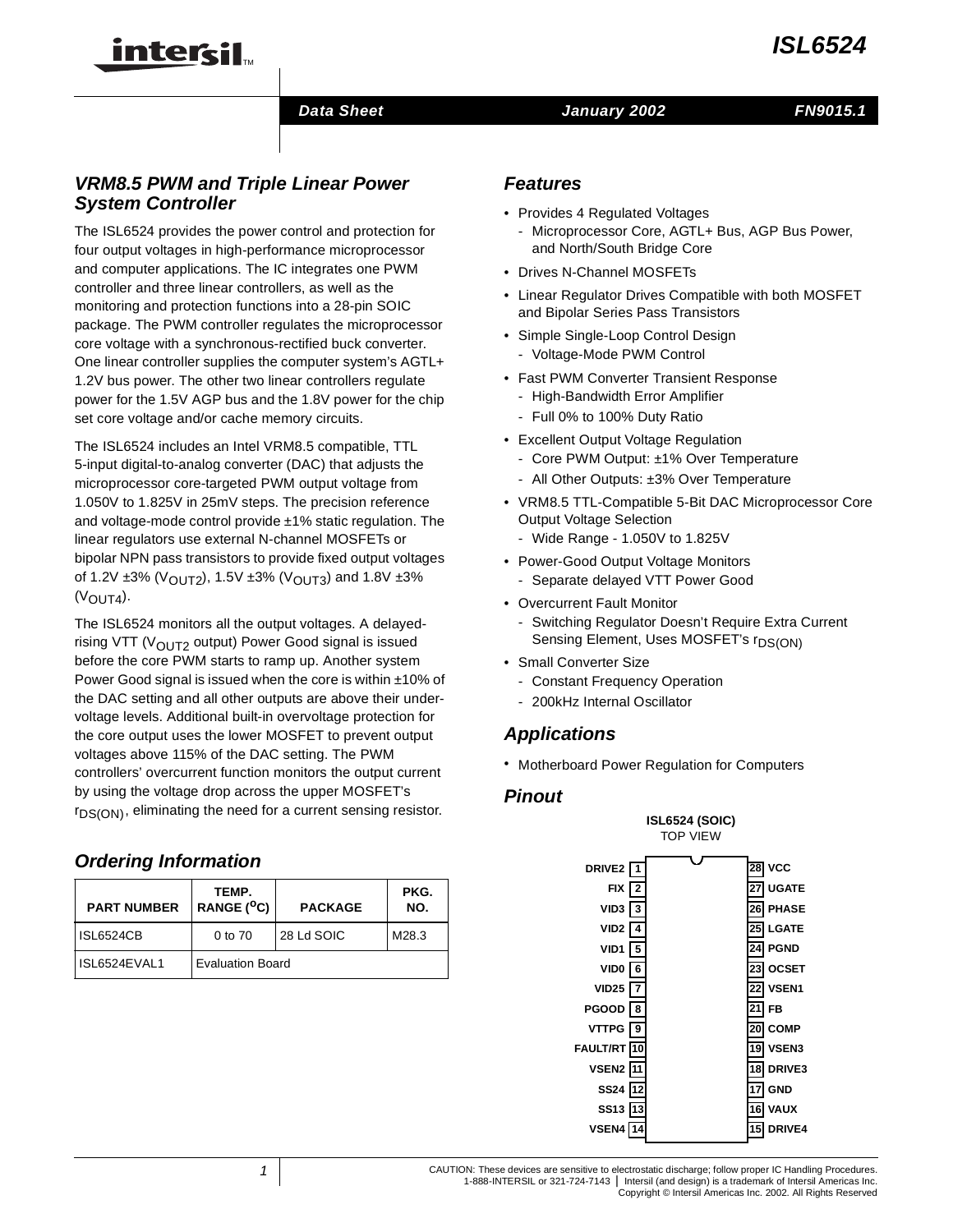**Block Diagram**

 $\mathbb N$ <u>intersil</u>



**ISL6524**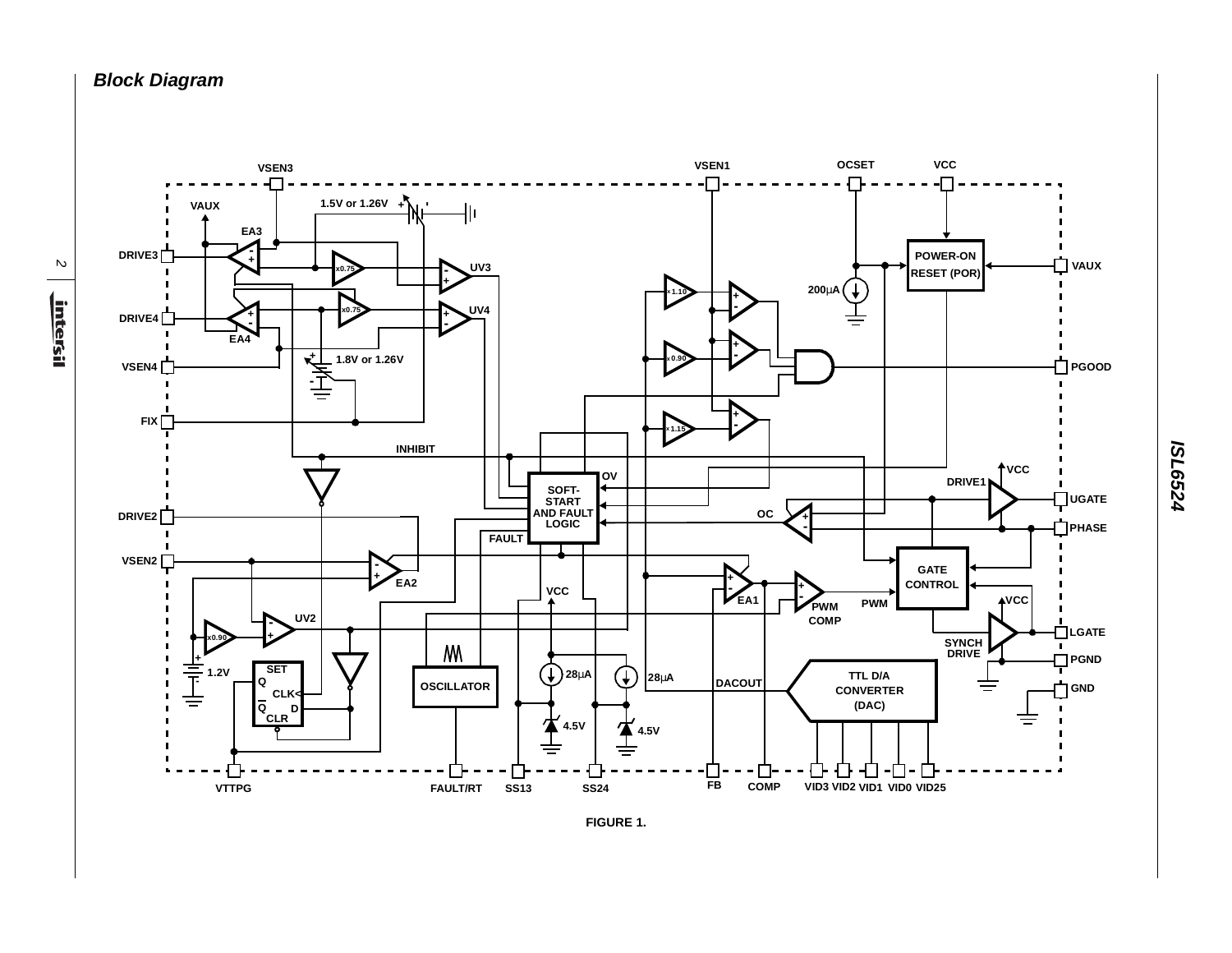



3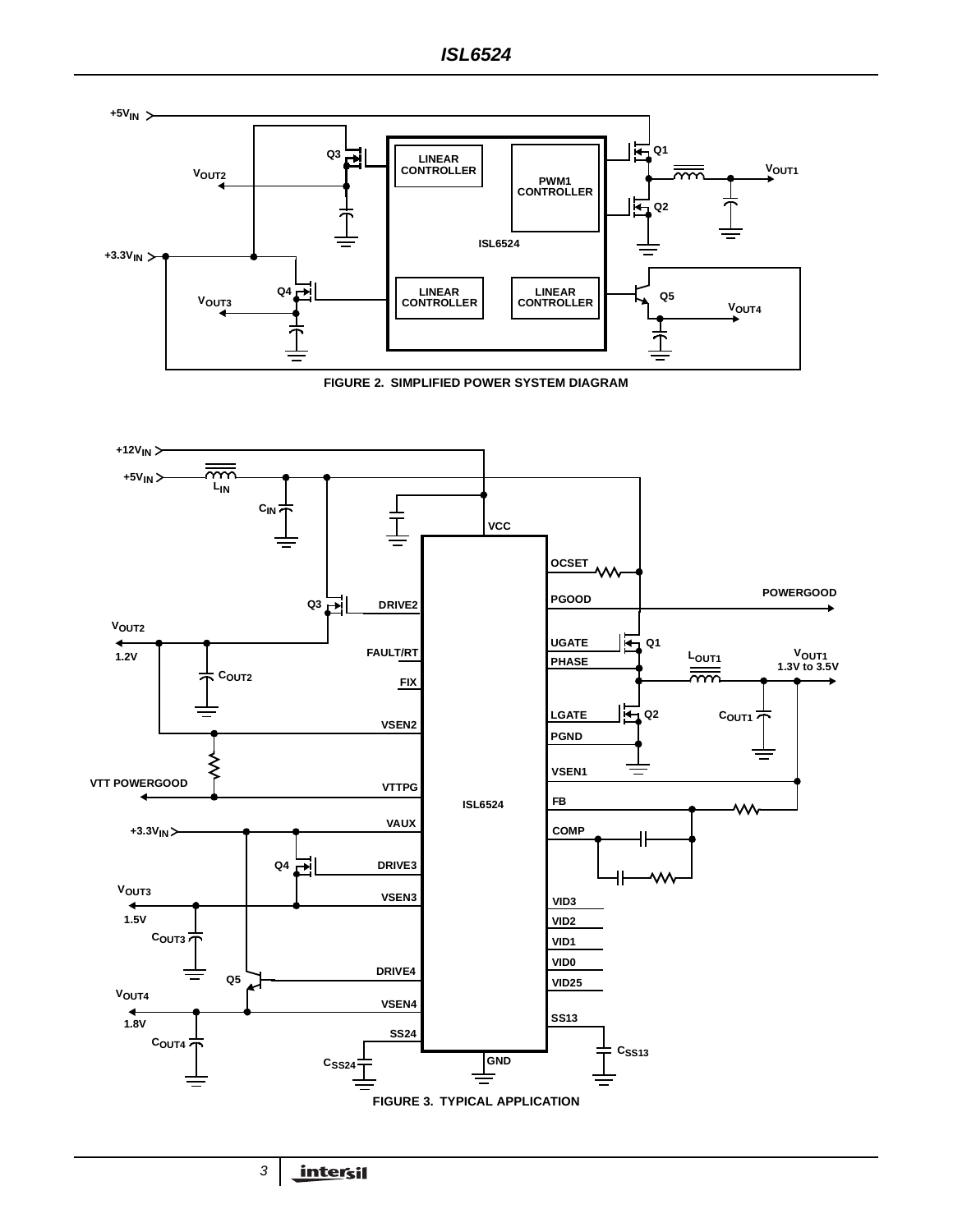### Absolute Maximum Ratings **Thermal Information**

| PGOOD, RT/FAULT, DRIVE, PHASE, and           |
|----------------------------------------------|
| GATE Voltage GND - 0.3V to $V_{CC}$ + 0.3V   |
| Input, Output or I/O Voltage GND -0.3V to 7V |
|                                              |

### **Recommended Operating Conditions**

| $\theta$ <sub>JA</sub> ( <sup>o</sup> C/W)                                 |
|----------------------------------------------------------------------------|
| SOIC Package<br>70                                                         |
| Maximum Junction Temperature (Plastic Package) 150 <sup>0</sup> C          |
| Maximum Storage Temperature Range -65 <sup>o</sup> C to 150 <sup>o</sup> C |
| Maximum Lead Temperature (Soldering 10s) 300°C                             |
|                                                                            |
|                                                                            |

CAUTION: Stresses above those listed in "Absolute Maximum Ratings" may cause permanent damage to the device. This is a stress only rating and operation of the device at these or any other conditions above those indicated in the operational sections of this specification is not implied.

### NOTE:

1. θJA is measured with the component mounted on a low effective thermal conductivity test board in free air. See Tech Brief TB379 for details.

| <b>Electrical Specifications</b><br>Recommended Operating Conditions, Unless Otherwise Noted. Refer to Figures 1, 2 and 3 |                           |                                                  |                          |                          |                          |              |  |
|---------------------------------------------------------------------------------------------------------------------------|---------------------------|--------------------------------------------------|--------------------------|--------------------------|--------------------------|--------------|--|
| <b>PARAMETER</b>                                                                                                          | <b>SYMBOL</b>             | <b>TEST CONDITIONS</b>                           | <b>MIN</b>               | <b>TYP</b>               | <b>MAX</b>               | <b>UNITS</b> |  |
| <b>VCC SUPPLY CURRENT</b>                                                                                                 |                           |                                                  |                          |                          |                          |              |  |
| <b>Nominal Supply Current</b>                                                                                             | $I_{\rm CC}$              | UGATE, LGATE, DRIVE2, DRIVE3, and<br>DRIVE4 Open | Ĭ.                       | 9                        |                          | mA           |  |
| <b>POWER-ON RESET</b>                                                                                                     |                           |                                                  |                          |                          |                          |              |  |
| Rising VCC Threshold                                                                                                      |                           |                                                  | $\overline{a}$           | $\overline{\phantom{a}}$ | 10.4                     | $\vee$       |  |
| Falling VCC Threshold                                                                                                     |                           |                                                  | 8.2                      |                          |                          | $\vee$       |  |
| Rising VAUX Threshold                                                                                                     |                           |                                                  | $\overline{\phantom{a}}$ | 2.5                      | $\overline{\phantom{a}}$ | V            |  |
| <b>VAUX Threshold Hysteresis</b>                                                                                          |                           |                                                  | $\overline{a}$           | 0.5                      |                          | $\vee$       |  |
| Rising VOCSET Threshold                                                                                                   |                           |                                                  | $\overline{\phantom{a}}$ | 1.26                     |                          | V            |  |
| <b>OSCILLATOR</b>                                                                                                         |                           |                                                  |                          |                          |                          |              |  |
| Free Running Frequency                                                                                                    | Fosc                      |                                                  | 185                      | 200                      | 215                      | kHz          |  |
| <b>Total Variation</b>                                                                                                    |                           | $6k\Omega$ < RT to GND < 200 $k\Omega$ ; Note 2  | $-15$                    | $\overline{a}$           | $+15$                    | $\%$         |  |
| Ramp Amplitude                                                                                                            | $\Delta\rm{V}_{\rm{OSC}}$ |                                                  | $\blacksquare$           | 1.9                      |                          | $V_{P-P}$    |  |
| <b>DAC REFERENCE</b>                                                                                                      |                           |                                                  |                          |                          |                          |              |  |
| DAC (VID25-VID3) Input Low Voltage                                                                                        |                           |                                                  |                          |                          | 0.8                      | $\vee$       |  |
| DAC (VID25-VID3) Input High Voltage                                                                                       |                           |                                                  | 2.0                      |                          |                          | $\vee$       |  |
| DACOUT Voltage Accuracy                                                                                                   |                           |                                                  | $-1.0$                   | $\overline{a}$           | $+1.0$                   | %            |  |
| LINEAR REGULATORS (VOUT2, VOUT3, AND VOUT4)                                                                               |                           |                                                  |                          |                          |                          |              |  |
| <b>Regulation Tolerance</b>                                                                                               |                           |                                                  | $\blacksquare$           | 3                        | $\overline{a}$           | $\%$         |  |
| <b>VSEN3 Regulation Voltage</b>                                                                                           | VREG <sub>3</sub>         | $FIX = 0V$                                       | L.                       | 1.26                     |                          | $\vee$       |  |
| <b>VSEN2 Regulation Voltage</b>                                                                                           | VREG <sub>2</sub>         |                                                  | $\overline{\phantom{a}}$ | 1.2                      | $\blacksquare$           | V            |  |
| <b>VSEN3 Regulation Voltage</b>                                                                                           | VREG <sub>3</sub>         | $FIX = Open$                                     | L.                       | 1.5                      | $\overline{a}$           | $\vee$       |  |
| <b>VSEN4 Regulation Voltage</b>                                                                                           | VREG <sub>4</sub>         | $FIX = Open$                                     | L.                       | 1.8                      | L.                       | V            |  |
| VSEN3, 4 Undervoltage Level                                                                                               | VSEN3, 4UV                | VSEN3, 4 Rising                                  | $\overline{\phantom{a}}$ | 75                       |                          | $\%$         |  |
| VSEN3, 4 Undervoltage Hysteresis                                                                                          |                           | VSEN3, 4 Falling                                 |                          | 7                        |                          | %            |  |
| <b>Output Drive Current</b>                                                                                               |                           | VAUX-V <sub>DRIVE2,3,4</sub> > $0.6V$            | 20                       | 40                       |                          | mA           |  |
| SYNCHRONOUS PWM CONTROLLER ERROR AMPLIFIER                                                                                |                           |                                                  |                          |                          |                          |              |  |
| DC Gain                                                                                                                   |                           | Note 2                                           | L.                       | 88                       |                          | dB           |  |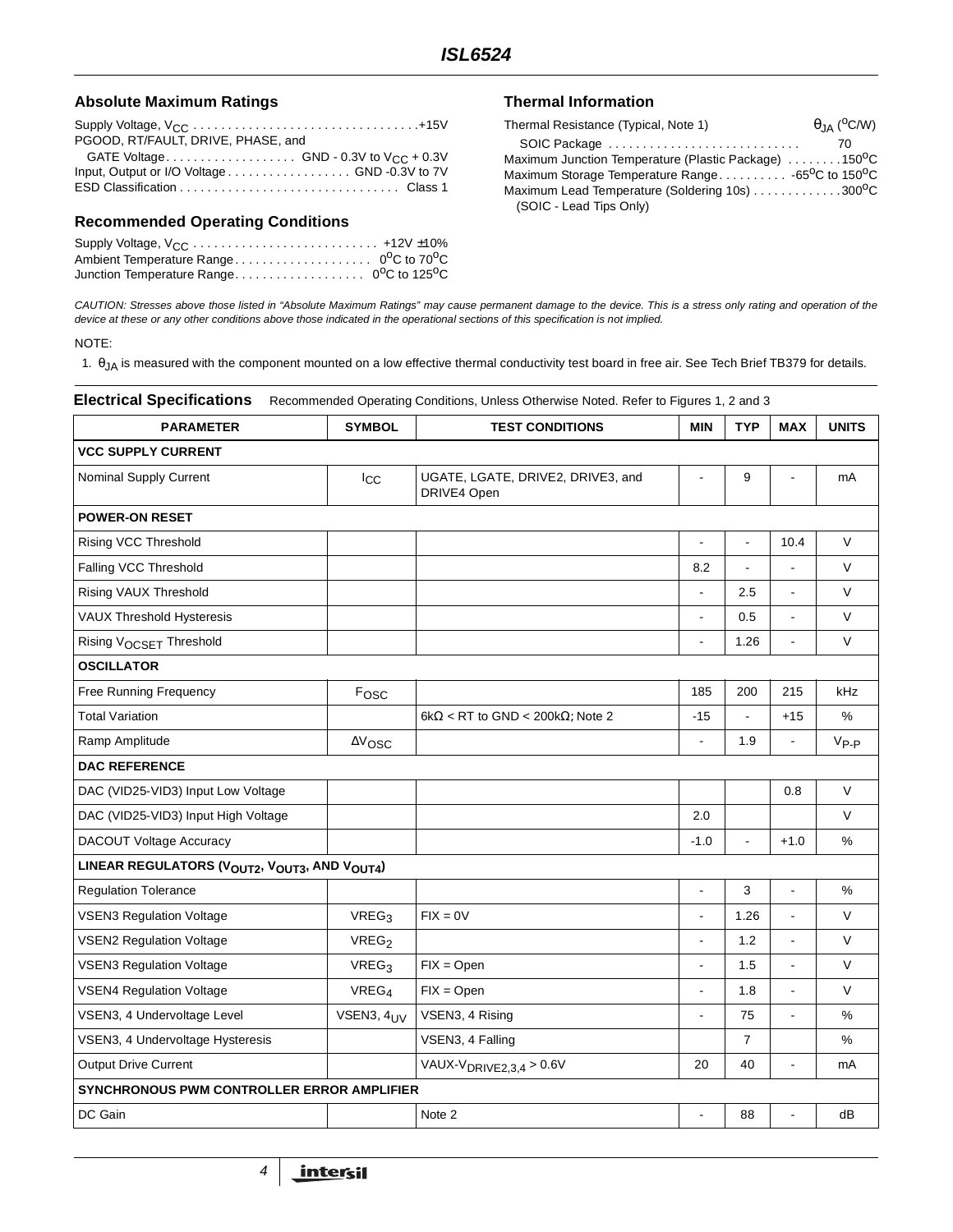# **ISL6524**

|  | Electrical Specifications Recommended Operating Conditions, Unless Otherwise Noted. Refer to Figures 1, 2 and 3 (Continued) |  |  |  |
|--|-----------------------------------------------------------------------------------------------------------------------------|--|--|--|
|--|-----------------------------------------------------------------------------------------------------------------------------|--|--|--|

| <b>PARAMETER</b>                               | <b>SYMBOL</b>      | <b>TEST CONDITIONS</b>                          | <b>MIN</b>               | <b>TYP</b>     | <b>MAX</b>               | <b>UNITS</b> |
|------------------------------------------------|--------------------|-------------------------------------------------|--------------------------|----------------|--------------------------|--------------|
| Gain-Bandwidth Product                         | <b>GBWP</b>        | Note 2                                          | $\overline{a}$           | 15             |                          | <b>MHz</b>   |
| Slew Rate                                      | <b>SR</b>          | $COMP = 10pF$ , Note 2                          | Ĭ.                       | 6              |                          | $V/\mu s$    |
| PWM CONTROLLERS GATE DRIVERS                   |                    |                                                 |                          |                |                          |              |
| <b>UGATE Source</b>                            | <b>IUGATE</b>      | $VCC = 12V$ , $V_{UGATE} = 6V$                  | $\ddot{\phantom{a}}$     | $\mathbf{1}$   |                          | $\mathsf{A}$ |
| <b>UGATE Sink</b>                              | RUGATE             | $VGATE-PHASE = 1V$                              | $\blacksquare$           | 1.7            | 3.5                      | $\Omega$     |
| <b>LGATE Source</b>                            | <b>LGATE</b>       | $VCC = 12V$ , $V_{LGATE} = 1V$                  | $\blacksquare$           | $\mathbf{1}$   |                          | A            |
| <b>LGATE Sink</b>                              | RLGATE             | $V_{\text{LGATE}} = 1V$                         | $\overline{\phantom{a}}$ | 1.4            | 3.0                      | $\Omega$     |
| <b>PROTECTION</b>                              |                    |                                                 |                          |                |                          |              |
| <b>FAULT Sourcing Current</b>                  | $I_{OVP}$          | $V_{FAULT/RT} = 2.0V$                           | $\blacksquare$           | 8.5            | $\blacksquare$           | mA           |
| <b>OCSET Current Source</b>                    | <b>OCSET</b>       | $V_{OCSET} = 4.5V_{DC}$                         | 170                      | 200            | 230                      | μA           |
| Soft-Start Current                             | <b>ISS13,24</b>    | $V$ SS <sub>13.24</sub> = 2.0 $V$ <sub>DC</sub> | $\blacksquare$           | 28             | $\overline{\phantom{a}}$ | μA           |
| <b>POWER GOOD</b>                              |                    |                                                 |                          |                |                          |              |
| <b>VSEN1 Upper Threshold</b><br>(VSEN1/DACOUT) |                    | <b>VSEN1 Rising</b>                             | 108                      | $\blacksquare$ | 110                      | %            |
| <b>VSEN1 Undervoltage</b><br>(VSEN1/DACOUT)    |                    | <b>VSEN1 Rising</b>                             | 92                       | ÷              | 94                       | $\%$         |
| VSEN1 Hysteresis (VSEN1/DACOUT)                |                    | <b>VSEN1 Falling</b>                            | $\overline{\phantom{a}}$ | $\overline{2}$ | $\blacksquare$           | $\%$         |
| PGOOD Voltage Low                              | V <sub>PGOOD</sub> | $I_{PGOOD} = -4mA$                              | $\blacksquare$           | ä,             | 0.8                      | $\vee$       |
| VSEN2 Undervoltage                             |                    | <b>VSEN2 Rising</b>                             |                          | 1.08           |                          | $\vee$       |
| <b>VSEN2 Hysteresis</b>                        |                    | <b>VSEN2 Falling</b>                            | $\overline{a}$           | 48             | $\overline{a}$           | mV           |
| <b>VTTPG Voltage Low</b>                       | V <sub>VTTPG</sub> | $IVTTPG = -4mA$                                 | $\blacksquare$           | $\blacksquare$ | 0.8                      | $\vee$       |

NOTE:

2. Guaranteed by design

# **Typical Performance Curves**





FIGURE 4. R<sub>T</sub> RESISTANCE vs FREQUENCY FIGURE 5. BIAS SUPPLY CURRENT vs FREQUENCY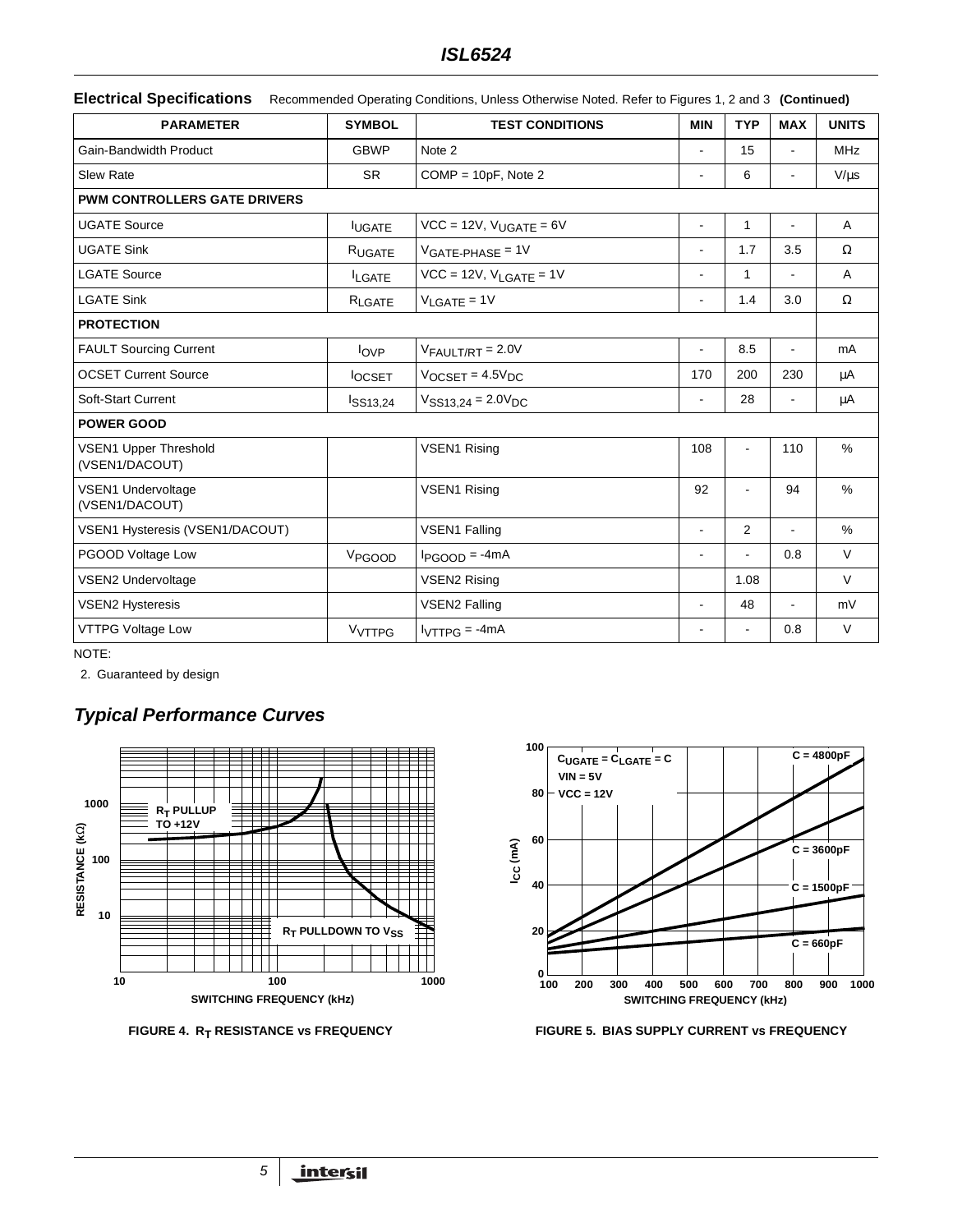# **Functional Pin Descriptions**

# **VCC (Pin 28)**

Provide a 12V bias supply for the IC to this pin. This pin also provides the gate bias charge for all the MOSFETs controlled by the IC. The voltage at this pin is monitored for Power-On Reset (POR) purposes.

# **GND (Pin 17)**

Signal ground for the IC. All voltage levels are measured with respect to this pin.

## **PGND (Pin 24)**

This is the power ground connection. Tie the synchronous PWM converter's lower MOSFET source to this pin.

### **VAUX (Pin 16)**

Connect this pin to the ATX 3.3V output. The voltage present at this pin is monitored for sequencing purposes. This pin provides the necessary base bias for the NPN pass transistors, as well as the current sunk through the 5kW VID pull-up resistors.

## **SS13 (Pin 13)**

Connect a capacitor from this pin to ground. This capacitor, along with an internal 28mA current source, sets the soft-start interval of the synchronous switching converter  $(V_{\text{OUT1}})$  and the AGP regulator ( $V_{\text{OUT3}}$ ). A VTTPG high signal is also delayed by the time interval required by the charging of this capacitor from 0V to 1.25V (see Soft-Start details).

### **SS24 (Pin 12)**

Connect a capacitor from this pin to ground. This capacitor, along with an internal 28mA current source, sets the soft-start interval of the  $V_{\text{OUT2}}$  regulator. Pulling this pin below 0.8V induces a chip reset (POR) and shutdown.

# **VTTPG (Pin 9)**

VTTPG is an open collector output used to indicate the status of the  $V_{\text{OUT2}}$  regulator output voltage. This pin is pulled low when the  $V_{\text{OUT2}}$  output is below the undervoltage threshold or when the SS13 pin is below 1.25V.

# **PGOOD (Pin 8)**

PGOOD is an open collector output used to indicate the status of the output voltages. This pin is pulled low when the synchronous regulator output is not within ±10% of the DACOUT reference voltage or when any of the other outputs is below its undervoltage threshold.

### **VID3, VID2, VID1, VID0, VID25 (Pins 3-7)**

VID3-25 are the TTL-compatible input pins to the 5-bit DAC. The logic states of these five pins program the internal voltage reference (DACOUT). The level of DACOUT sets the microprocessor core converter output voltage ( $V$  $O$ UT1), as well as the corresponding PGOOD and OVP thresholds. Each VID pin is connected to the VAUX pin through a 5kW pull-up resistor.

6

# **OCSET (Pin 23)**

Connect a resistor ( $R_{OCSET}$ ) from this pin to the drain of the upper MOSFET. R<sub>OCSET</sub>, an internal 200mA current source (I<sub>OCSET</sub>), and the upper MOSFET's on-resistance (r<sub>DS(ON)</sub>) set the converter overcurrent (OC) trip point according to the following equation:

I PEAK l<sub>ocset</sub> × R<sub>ocset</sub>  $r_{DS(ON)}$  $=\frac{OCSE1}{I}$ 

An overcurrent trip cycles the soft-start function.

The voltage at OCSET pin is monitored for power-on reset (POR) purposes.

## **PHASE (Pin 26)**

Connect the PHASE pin to the PWM converter's upper MOSFET source. This pin represents the gate drive return current path and is used to monitor the voltage drop across the upper MOSFET for overcurrent protection.

## **UGATE (Pin 27)**

Connect UGATE pin to the PWM converter's upper MOSFET gate. This pin provides the gate drive for the upper MOSFET.

### **LGATE (Pin 25)**

Connect LGATE to the synchronous PWM converter's lower MOSFET gate. This pin provides the gate drive for the lower MOSFET.

### **COMP and FB (Pins 20, 21)**

COMP and FB are the available external pins of the synchronous PWM regulator error amplifier. The FB pin is the inverting input of the error amplifier. Similarly, the COMP pin is the error amplifier output. These pins are used to compensate the voltage-mode control feedback loop of the synchronous PWM converter.

# **VSEN1 (Pin 22)**

This pin is connected to the synchronous PWM converters' output voltage. The PGOOD and OVP comparator circuits use this signal to report output voltage status.

# **DRIVE2 (Pin 1)**

Connect this pin to the gate/base of a N-type external pass transistor (MOSFET or bipolar). This pin provides the drive for the 1.2V regulator's pass transistor.

### **VSEN2 (Pin 11)**

Connect this pin to the output of the standard buck PWM regulator. The voltage at this pin is regulated to a 1.2V level. This pin is also monitored for undervoltage events.

# **FIX (Pin 2)**

Grounding this pin bypasses the internal resistor dividers that set the output voltage of the 1.5V and 1.8V linear regulators. This way, the output voltage of the two regulators can be adjusted from 1.26V up to the input voltage (+3.3V or +5V;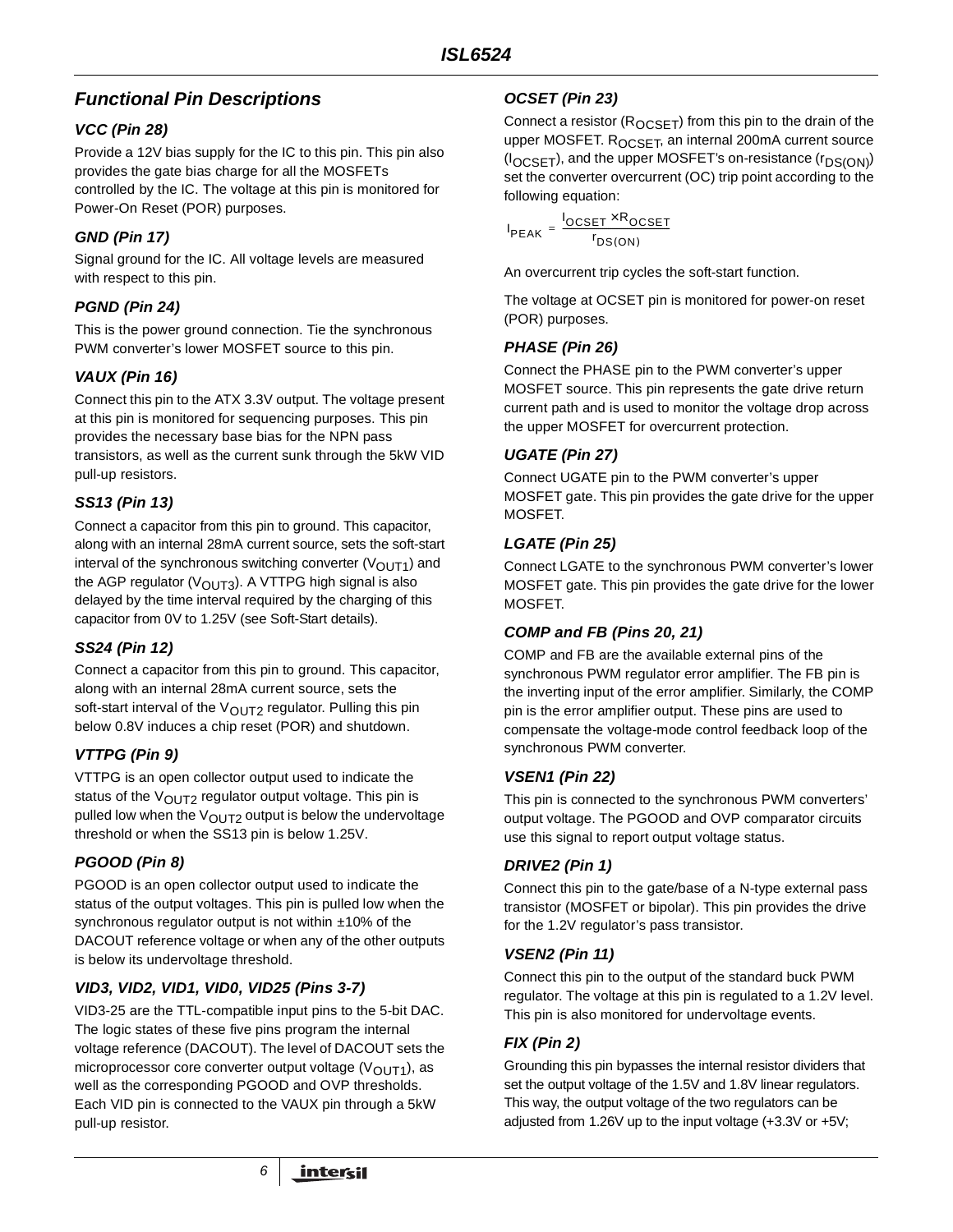VOUT4 can only be set from 1.7V up) by way of an external resistor divider connected at the corresponding VSEN pin. The new output voltage set by the external resistor divider can be determined using the following formula:

$$
V_{OUT} = 1.265V \times \left(1 + \frac{R_{OUT}}{R_{GND}}\right)
$$

where  $R_{\text{OUT}}$  is the resistor connected from VSEN to the output of the regulator, and  $R_{GND}$  is the resistor connected from VSEN to ground. Left open, the FIX pin is pulled high, enabling fixed output voltage operation.

### **DRIVE3 (Pin 18)**

Connect this pin to the gate/base of a N-type external pass transistor (MOSFET or bipolar). This pin provides the drive for the 1.5V regulator's pass transistor.

## **VSEN3 (Pin 19)**

Connect this pin to the output of the 1.5V linear regulator. This pin is monitored for undervoltage events.

### **DRIVE4 (Pin 15)**

Connect this pin to the base of an external bipolar transistor. This pin provides the drive for the 1.8V regulator's pass transistor.

## **VSEN4 (Pin 14)**

Connect this pin to the output of the linear 1.8V regulator. This pin is monitored for undervoltage events.

### **FAULT/RT (Pin 10)**

This pin provides oscillator switching frequency adjustment. By placing a resistor  $(R_T)$  from this pin to GND, the nominal 200kHz switching frequency is increased according to the following equation:

$$
Fs \approx 200\, \text{kHz} + \frac{5 \times 10^6}{R_T(k\Omega)} \qquad \text{(R}_T \text{ to GND)}
$$

Conversely, connecting a resistor from this pin to VCC reduces the switching frequency according to the following equation:

$$
Fs \approx 200kHz - \frac{4 \times 10^7}{R_T(k\Omega)} \qquad (R_T \text{ to } 12V)
$$

Nominally, the voltage at this pin is 1.26V. In the event of an overvoltage or overcurrent condition, this pin is internally pulled to VCC.

# **Description**

# **Operation**

The ISL6524 monitors and precisely controls 4 output voltage levels (Refer to Figures 1, 2, 3). It is designed for microprocessor computer applications with 3.3V, 5V, and 12V bias input from an ATX power supply. The IC has one PWM and three linear controllers. The PWM controller is designed to regulate the microprocessor core voltage ( $V_{\text{OUT1}}$ ). The PWM

controller drives 2 MOSFETs (Q1 and Q2) in a synchronousrectified buck converter configuration and regulates the core voltage to a level programmed by the 5-bit digital-to-analog converter (DAC). The first linear controller (EA2) is designed to provide the AGTL+ bus voltage ( $V_{\text{OUT2}}$ ) by driving a MOSFET (Q3) pass element to regulate the output voltage to a level of 1.2V. The remaining two linear controllers (EA3 and EA4) supply the 1.5V advanced graphics port (AGP) bus power  $(V<sub>OUT3</sub>)$  and the 1.8V chip set core power  $(V<sub>OUT4</sub>)$ .

### **Initialization**

The ISL6524 automatically initializes in ATX-based systems upon receipt of input power. The Power-On Reset (POR) function continually monitors the input supply voltages. The POR monitors the bias voltage  $(+12V_{N})$  at the VCC pin, the 5V input voltage  $(+5V_{\text{IN}})$  at the OCSET pin, and the 3.3V input voltage  $(+3.3V_{\text{IN}})$  at the VAUX pin. The normal level on OCSET is equal to  $+5V_{IN}$  less a fixed voltage drop (see overcurrent protection). The POR function initiates soft-start operation after all supply voltages exceed their POR thresholds.

### **Soft-Start**

The 1.8V supply designed to power the chip set (OUT4), cannot lag the ATX 3.3V by more than 2V, at any time. To meet this special requirement, the linear block controlling this output operates independently of the chip's power-on reset. Thus, DRIVE4 is driven to raise the OUT4 voltage before the input supplies reach their POR levels. As seen in Figure 6, at time T0 the power is turned on and the input supplies ramp up. Immediately following, OUT4 is also ramped up, lagging the ATX 3.3V by about 1.8V. At time T1, the POR function initiates the SS24 soft-start sequence. Initially, the voltage on the SS24 pin rapidly increases to approximately 1V (this minimizes the soft-start interval). Then, an internal 28mA current source charges an external capacitor ( $C_{SS24}$ ) on the SS24 pin to about 4.5V. As the SS24 voltage increases, the EA2 error amplifier drives Q3 to provide a smooth transition to the final set voltage. The OUT4 reference (clamped to SS24) increasing past the intermediary level, established based on the ATX 3.3V presence at the VAUX pin, brings the output in regulation soon after T2.

As OUT2 increases past the 90% power-good level, the second soft-start (SS13) is released. Between T2 and T3, the SS13 pin voltage ramps from 0V to the valley of the oscillator's triangle wave (at 1.25V). Contingent upon OUT2 remaining above 1.08V, the first PWM pulse on PHASE1 triggers the VTTPG pin to go high. The oscillator's triangular wave form is compared to the clamped error amplifier output voltage. As the SS13 pin voltage increases, the pulse-width on the PHASE1 pin increases, bringing the OUT1 output within regulation limits. Similarly, the SS13 voltage clamps the reference voltage for OUT3, enabling a controlled output voltage ramp-up. At time T4, all output voltages are within power-good limits, situation reported by the PGOOD pin going high.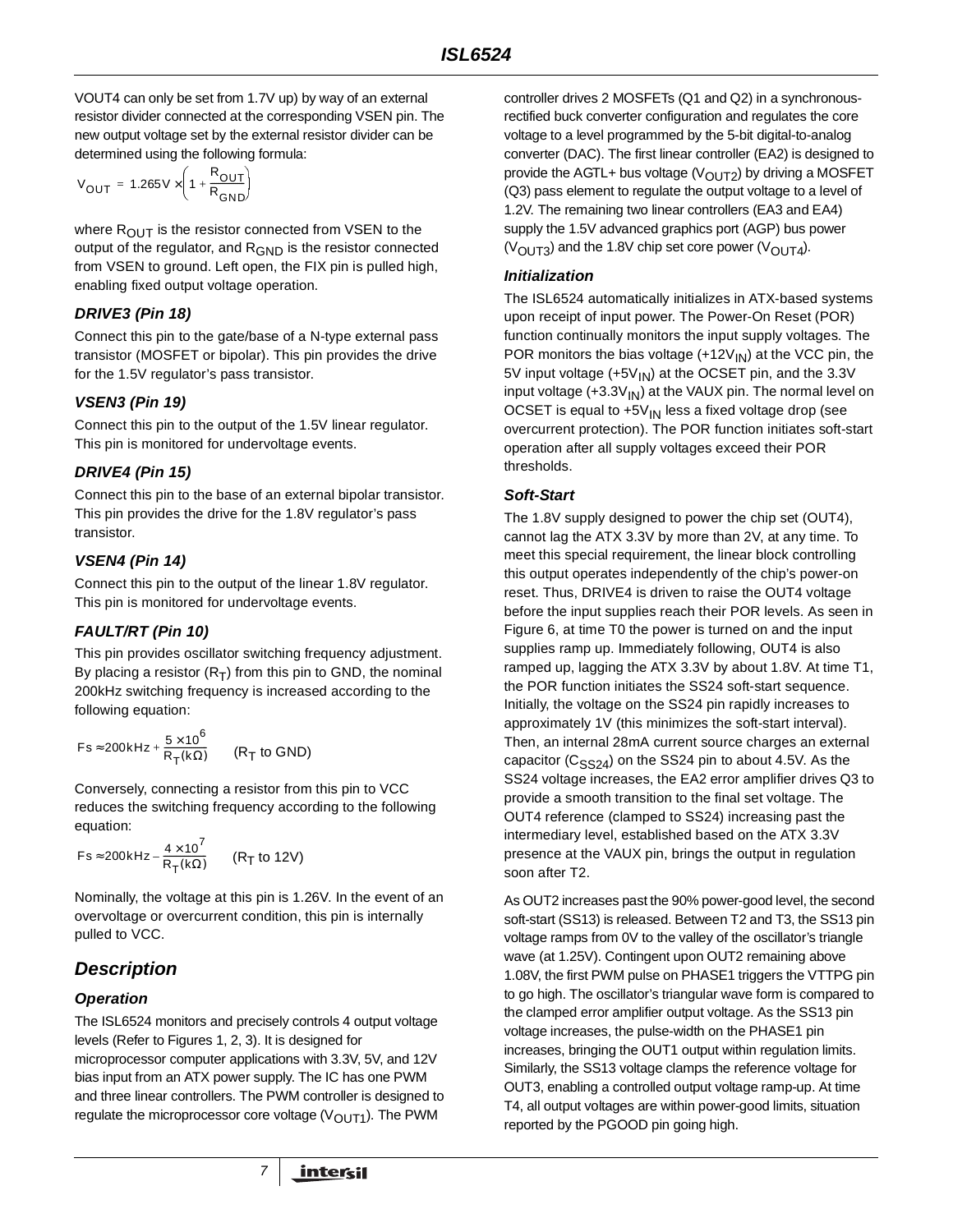

**FIGURE 6. SOFT-START INTERVAL**

The T2 to T3 time interval is dependent upon the value of  $C<sub>SS13</sub>$ . The same capacitor is also responsible for the rampup time of the OUT1 and OUT3 voltages. If selecting a different capacitor then recommended in the circuit application literature, consider the effects the different value will have on the ramp-up time and inrush currents of the OUT1 and OUT3 outputs.

### **Fault Protection**

All four outputs are monitored and protected against extreme overload. The chip's response to an output overload is selective, depending on the faulting output.

An overvoltage on  $V_{OUT1}$  output (VSEN1) disables outputs 1, 2, and 3, and latches the IC off. An undervoltage on  $V_{\text{OUT4}}$  output latches the IC off. A single overcurrent event on output 1, or an undervoltage event on output 2 or 3, increments the respective fault counters and triggers a shutdown of outputs 1, 2, and 3, followed by a soft-start restart. After three consecutive fault events on either counter, the chip is latched off. Removal of bias power resets both the fault latch and the counters. Both counters are also reset by a successful start-up of all the outputs.

Figure 6 shows a simplified schematic of the fault logic. The overcurrent latches are set dependent upon the states of the overcurrent (OC1), output 2 and 3 undervoltage (UV2, UV3) and the soft-start signals (SS13, SS24). Window comparators monitor the SS pins and indicate when the respective  $C_{SS}$  pins are fully charged to above 4.0V (UP signals). An undervoltage on either linear output (VSEN2,

VSEN3, or VSEN4) is ignored until the respective UP signal goes high. This allows  $V_{\text{OUT3}}$  and  $V_{\text{OUT4}}$  to increase without fault at start-up. Following an overcurrent event (OC1, UV2, or UV3 event), bringing the SS24 pin below 0.8V resets the overcurrent latch and generates a soft-started ramp-up of the outputs 1, 2, and 3.



**FIGURE 7. FAULT LOGIC - SIMPLIFIED SCHEMATIC**

### **OUT1 Overvoltage Protection**

The overvoltage circuit provides protection during the initial application of power. For voltages on the VCC pin below the power-on reset level (and above ~4V), the output level is monitored for voltages above 1.3V. Should VSEN1 exceed this level, the lower MOSFET, Q2, is driven on.

### **Overcurrent Protection**

All outputs are protected against excessive overcurrents. The PWM controller uses the upper MOSFET's onresistance,  $r_{DS(ON)}$  to monitor the current for protection against a shorted output. All linear regulators monitor their respective VSEN pins for undervoltage to protect against excessive currents.

Figure 8 illustrates the overcurrent protection with an overload on OUT1. The overload is applied at T0 and the current increases through the inductor  $(L<sub>OUT1</sub>)$ . At time T1, the OC1 comparator trips when the voltage across  $Q1$  ( $i<sub>D</sub> \cdot r<sub>DS(ON)</sub>$ ) exceeds the level programmed by ROCSET. This inhibits outputs 1, 2, and 3, discharges the soft-start capacitor  $C_{SS24}$ with 28mA current sink, and increments the counter. Soft-start capacitor  $C<sub>SS13</sub>$  is quickly discharged.  $C<sub>SS13</sub>$  starts ramping up at T2 and initiates a new soft-start cycle. With OUT2 still overloaded, the inductor current increases to trip the overcurrent comparator. Again, this inhibits the outputs, but the  $C<sub>SS24</sub>$  soft-start voltage continues increasing to above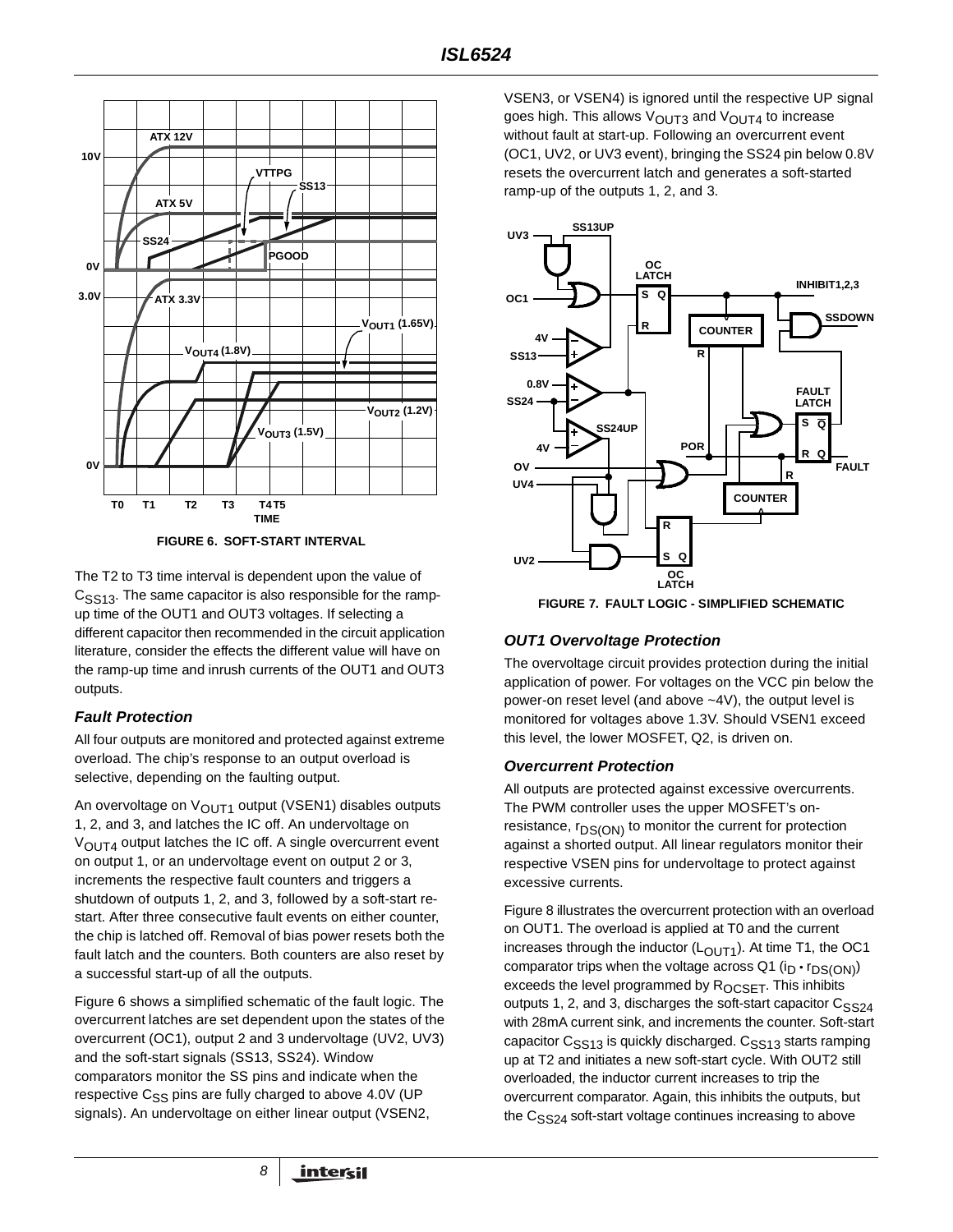4.0V before discharging. Soft-start capacitor C<sub>SS13</sub> is, again, quickly discharged. The counter increments to 2. The softstart cycle repeats at T3 and trips the overcurrent comparator. The SS24 pin voltage increases to above 4.0V at T4 and the counter increments to 3. This sets the fault latch to disable the converter.



**FIGURE 8. OVERCURRENT OPERATION**

The three linear controllers monitor their respective VSEN pins for undervoltage. Should excessive currents cause VSEN3 or VSEN4 to fall below the linear undervoltage threshold, the respective UV signals set the OC latch or the FAULT latch, providing respective  $C_{SS}$  capacitors are fully charged. Blanking the UV signals during the  $C_{SS}$  charge interval allows the linear outputs to build above the undervoltage threshold during normal operation. Cycling the bias input power off then on resets the counter and the fault latch.

An external resistor (ROCSET) programs the overcurrent trip level for the PWM converter. As shown in Figure 9, the internal 200mA current sink (I<sub>OCSET</sub>) develops a voltage across  $R_{OCSET}$  ( $V_{SET}$ ) that is referenced to  $V_{IN}$ . The DRIVE signal enables the overcurrent comparator (OC). When the voltage across the upper MOSFET ( $V_{DS(ON)}$ ) exceeds  $V_{SET}$ , the overcurrent comparator trips to set the overcurrent latch. Both  $V_{\text{SET}}$  and  $V_{\text{DS}}$  are referenced to  $V_{\text{IN}}$  and a small capacitor across R<sub>OCSET</sub> helps V<sub>OCSET</sub> track the variations of V<sub>IN</sub> due to MOSFET switching. The overcurrent function will trip at a peak inductor current (I<sub>PEAK)</sub> determined by:

$$
I_{PEAK} = \frac{I_{OCSET} \times R_{OCSET}}{r_{DS(ON)}}
$$

The OC trip point varies with MOSFET's  $r_{DS(ON)}$ temperature variations. To avoid overcurrent tripping in the normal operating load range, determine the ROCSET resistor value from the equation above with:

- 1. The maximum  $r_{DS(ON)}$  at the highest junction temperature
- 2. The minimum  $I_{OCSET}$  from the specification table
- 3. Determine  $I_{PEAK}$  for  $I_{PEAK}$  >  $I_{OUT(MAX)} + (DI)/2$ , where DI is the output inductor ripple current.

For an equation for the ripple current see the section under component guidelines titled 'Output Inductor Selection'.





### **OUT1 Voltage Program**

The output voltage of the PWM converter is programmed to discrete levels between 1.050V and 1.825V. This output (OUT1) is designed to supply the core voltage of Intel's advanced microprocessors. The voltage identification (VID) pins program an internal voltage reference (DACOUT) with a TTL-compatible 5-bit digital-to-analog converter (DAC). The level of DACOUT also sets the PGOOD and OVP thresholds. Table 1 specifies the DACOUT voltage for the different combinations of connections on the VID pins. The VID pins can be left open for a logic 1 input, since they are internally pulled to the VAUX pin through 5kW resistors. Changing the VID inputs during operation is not recommended and could toggle the PGOOD signal and exercise the overvoltage protection. The output voltage program is Intel VRM8.5 compatible.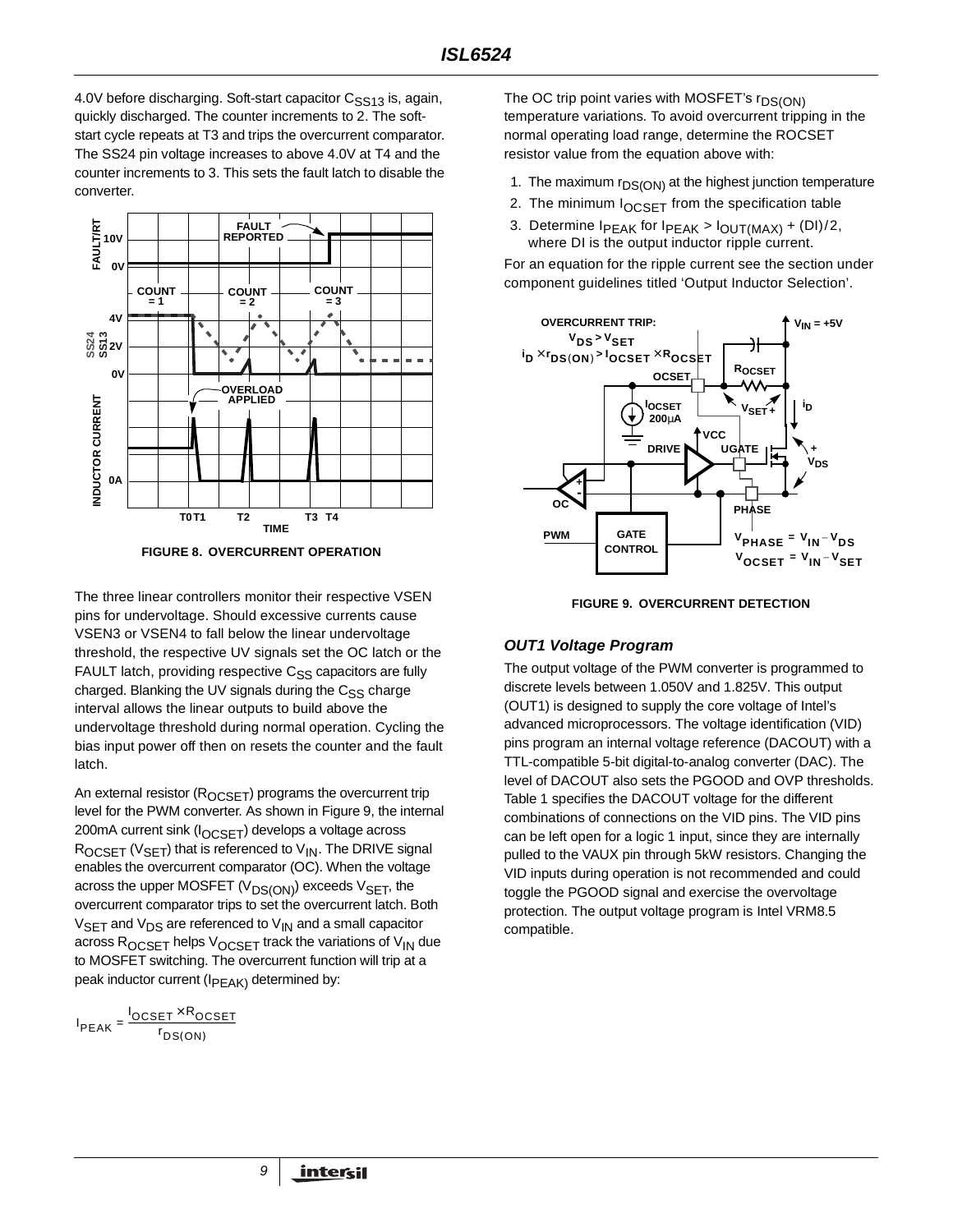| <b>PIN NAME</b>  |                  |              |                  |                | <b>NOMINAL</b>                  |
|------------------|------------------|--------------|------------------|----------------|---------------------------------|
| VID <sub>3</sub> | VID <sub>2</sub> | VID1         | VID <sub>0</sub> | <b>VID25</b>   | <b>DACOUT</b><br><b>VOLTAGE</b> |
| $\Omega$         | 1                | 0            | 0                | 0              | 1.050                           |
| 0                | $\mathbf{1}$     | 0            | 0                | 1              | 1.075                           |
| 0                | 0                | 1            | 1                | 0              | 1.100                           |
| 0                | 0                | 1            | 1                | 1              | 1.125                           |
| 0                | 0                | 1            | 0                | 0              | 1.150                           |
| 0                | 0                | $\mathbf{1}$ | 0                | 1              | 1.175                           |
| 0                | 0                | 0            | $\mathbf{1}$     | 0              | 1.200                           |
| 0                | 0                | 0            | 1                | 1              | 1.225                           |
| 0                | 0                | 0            | 0                | 0              | 1.250                           |
| 0                | 0                | 0            | 0                | $\mathbf{1}$   | 1.275                           |
| $\mathbf{1}$     | $\mathbf{1}$     | $\mathbf{1}$ | 1                | 0              | 1.300                           |
| 1                | 1                | $\mathbf{1}$ | $\overline{1}$   | 1              | 1.325                           |
| $\mathbf{1}$     | $\mathbf{1}$     | $\mathbf{1}$ | 0                | 0              | 1.350                           |
| 1                | $\mathbf{1}$     | $\mathbf{1}$ | 0                | 1              | 1.375                           |
| $\mathbf{1}$     | $\mathbf{1}$     | 0            | 1                | 0              | 1.400                           |
| $\overline{1}$   | 1                | 0            | $\overline{1}$   | 1              | 1.425                           |
| $\mathbf{1}$     | 1                | 0            | 0                | 0              | 1.450                           |
| 1                | 1                | 0            | 0                | 1              | 1.475                           |
| 1                | 0                | 1            | 1                | 0              | 1.500                           |
| 1                | 0                | 1            | $\mathbf{1}$     | 1              | 1.525                           |
| $\mathbf{1}$     | 0                | $\mathbf{1}$ | 0                | 0              | 1.550                           |
| $\mathbf{1}$     | 0                | $\mathbf{1}$ | 0                | 1              | 1.575                           |
| 1                | 0                | 0            | 1                | 0              | 1.600                           |
| $\mathbf{1}$     | 0                | 0            | 1                | $\mathbf{1}$   | 1.625                           |
| $\overline{1}$   | 0                | 0            | 0                | $\overline{0}$ | 1.650                           |
| $\overline{1}$   | 0                | 0            | 0                | $\mathbf{1}$   | 1.675                           |
| 0                | 1                | $\mathbf{1}$ | $\mathbf{1}$     | 0              | 1.700                           |
| 0                | 1                | 1            | 1                | 1              | 1.725                           |
| 0                | 1                | 1            | 0                | 0              | 1.750                           |
| 0                | $\mathbf{1}$     | $\mathbf{1}$ | 0                | 1              | 1.775                           |
| 0                | 1                | 0            | $\mathbf{1}$     | 0              | 1.800                           |
| 0                | $\mathbf{1}$     | 0            | $\overline{1}$   | $\overline{1}$ | 1.825                           |

#### **TABLE 1. OUT1 OUTPUT VOLTAGE PROGRAM**

NOTE:  $0 =$  connected to GND,  $1 =$  open or connected to 3.3V through pull-up resistors

# **Application Guidelines**

### **Soft-Start Interval**

Initially, the soft-start function clamps the error amplifier's output of the PWM converter. This generates PHASE pulses of increasing width that charge the output capacitor(s). The resulting output voltages start-up as shown in Figure 6.

The soft-start function controls the output voltage rate of rise to limit the current surge at start-up. The soft-start interval and the surge current are programmed by the soft-start capacitor,  $C_{SS}$ . Programming a faster soft-start interval increases the peak surge current. Using the recommended 0.1mF soft start capacitors ensure all output voltages ramp

up to their set values in a quick and controlled fashion, while meeting the system timing requirements.

### **Shutdown**

The PWM output does not switch until the soft-start voltage  $(V<sub>SS13</sub>)$  exceeds the oscillator's valley voltage. Additionally, the reference on each linear's amplifier is clamped to the softstart voltage. Holding the SS24 pin low (with an open drain or open collector signal) turns off regulators 1, 2 and 3. Regulator 4 (MCH) will simply drop its output to the intermediate soft-start level. This output is not allowed to violate the 2V maximum potential gap to the ATX 3.3V output.

### **Layout Considerations**

MOSFETs switch very fast and efficiently. The speed with which the current transitions from one device to another causes voltage spikes across the interconnecting impedances and parasitic circuit elements. The voltage spikes can degrade efficiency, radiate noise into the circuit, and lead to device overvoltage stress. Careful component layout and printed circuit design minimizes the voltage spikes in the converter. Consider, as an example, the turn-off transition of the upper MOSFET. Prior to turn-off, the upper MOSFET was carrying the full load current. During the turnoff, current stops flowing in the upper MOSFET and is picked up by the lower MOSFET or Schottky diode. Any inductance in the switched current path generates a large voltage spike during the switching interval. Careful component selection, tight layout of the critical components, and short, wide circuit traces minimize the magnitude of voltage spikes.

There are two sets of critical components in a DC-DC converter using an ISL6524 controller. The switching power components are the most critical because they switch large amounts of energy, and as such, they tend to generate equally large amounts of noise. The critical small signal components are those connected to sensitive nodes or those supplying critical bypass current.

The power components and the controller IC should be placed first. Locate the input capacitors, especially the highfrequency ceramic decoupling capacitors, close to the power switches. Locate the output inductor and output capacitors between the MOSFETs and the load. Locate the PWM controller close to the MOSFETs.

The critical small signal components include the bypass capacitor for VCC and the soft-start capacitor,  $C_{SS}$ . Locate these components close to their connecting pins on the control IC. Minimize any leakage current paths from any SS node, since the internal current source is only 28mA.

A multi-layer printed circuit board is recommended. Figure 10 shows the connections of the critical components in the converter. Note that the capacitors  $C_{IN}$  and  $C_{OUT}$  each could represent numerous physical capacitors. Dedicate one solid layer for a ground plane and make all critical component ground connections with vias to this layer.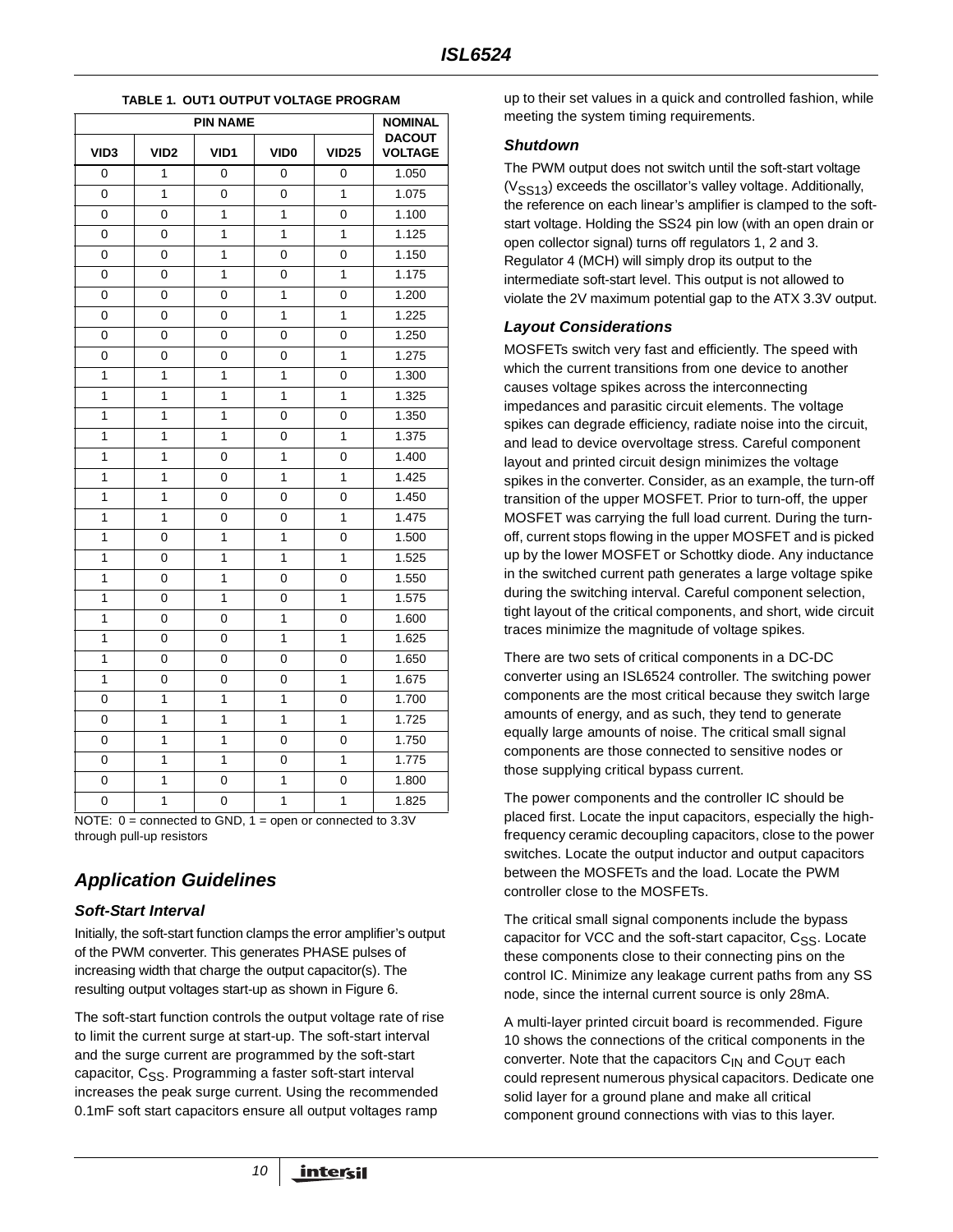Dedicate another solid layer as a power plane and break this plane into smaller islands of common voltage levels. The power plane should support the input power and output power nodes. Use copper filled polygons on the top and bottom circuit layers for the PHASE node, but do not unnecessarily oversize this particular island. Since the PHASE node is subject to very high dV/dt voltages, the stray capacitor formed between these island and the surrounding circuitry will tend to couple switching noise. Use the remaining printed circuit layers for small signal wiring. The wiring traces from the control IC to the MOSFET gate and source should be sized to carry 2A peak currents.





### **PWM1 Controller Feedback Compensation**

The PWM controller uses voltage-mode control for output regulation. This section highlights the design consideration for a voltage-mode controller requiring external compensation.

Figure 11 highlights the voltage-mode control loop for a synchronous-rectified buck converter. The output voltage  $(V<sub>OUT</sub>)$  is regulated to the Reference voltage level. The reference voltage level is the DAC output voltage (DACOUT) for the PWM. The error amplifier output  $(V_{E/A})$  is compared with the oscillator (OSC) triangular wave to provide a pulse-width modulated wave with an amplitude of  $V_{1N}$  at the PHASE node. The PWM wave is smoothed by the output filter ( $L<sub>O</sub>$  and  $C<sub>O</sub>$ ).

The modulator transfer function is the small-signal transfer function of  $V_{\text{OUT}}/V_{\text{F/A}}$ . This function is dominated by a DC Gain, given by  $V_{IN}/V_{OSC}$ , and shaped by the output filter, with a double pole break frequency at  $F_{\text{L}}$  and a zero at  $F_{\text{FSR}}$ .



### **Modulator Break Frequency Equations**

$$
F_{LC} = \frac{1}{2\pi \times \sqrt{L_0 \times C_0}}
$$
 
$$
F_{ESR} = \frac{1}{2\pi \times ESR \times C_0}
$$

The compensation network consists of the error amplifier (internal to the ISL6524) and the impedance networks  $Z_{IN}$  and  $Z_{FR}$ . The goal of the compensation network is to provide a closed loop transfer function with high 0dB crossing frequency  $(f<sub>0dB</sub>)$  and adequate phase margin. Phase margin is the difference between the closed loop phase at  $f_{0dB}$  and 180<sup>o</sup>. The equations below relate the compensation network's poles, zeros and gain to the components (R1, R2, R3, C1, C2, and C3) in Figure 11. Use these guidelines for locating the poles and zeros of the compensation network:

- 1. Pick Gain (R2/R1) for desired converter bandwidth
- 2. Place  $1^{ST}$ Zero Below Filter's Double Pole (~75% FLC)
- 3. Place 2ND Zero at Filter's Double Pole
- 4. Place 1<sup>ST</sup> Pole at the ESR Zero
- 5. Place 2<sup>ND</sup> Pole at Half the Switching Frequency
- 6. Check Gain against Error Amplifier's Open-Loop Gain
- 7. Estimate Phase Margin Repeat if Necessary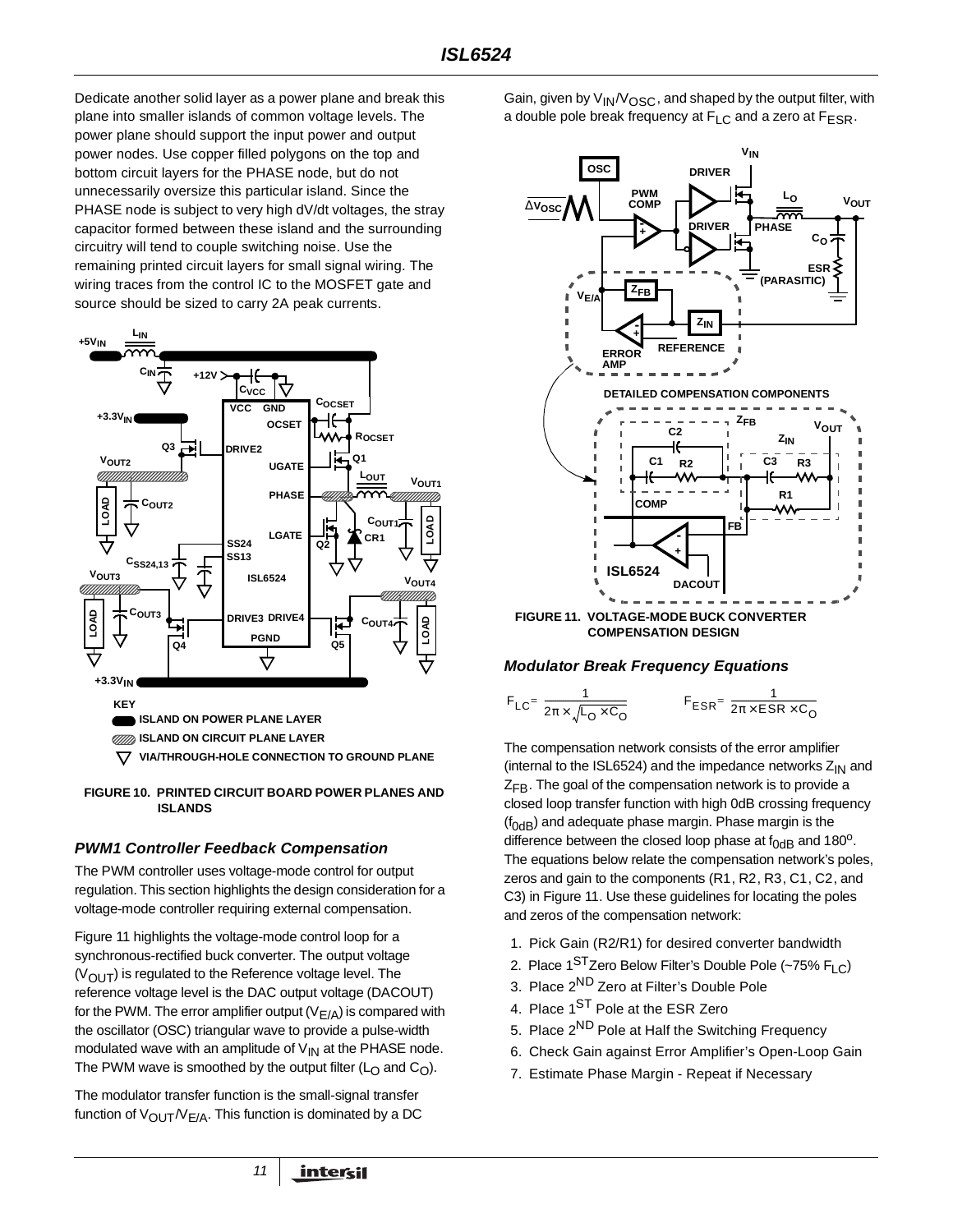### **Compensation Break Frequency Equations**

$$
F_{Z1} = \frac{1}{2\pi \times R2 \times C1}
$$
  
\n
$$
F_{P1} = \frac{1}{2\pi \times R_2 \times (\frac{C1 \times C2}{C1 + C2})}
$$
  
\n
$$
F_{Z2} = \frac{1}{2\pi \times (R1 + R3) \times C3}
$$
  
\n
$$
F_{P2} = \frac{1}{2\pi \times R3 \times C3}
$$

Figure 12 shows an asymptotic plot of the DC-DC converter's gain vs. frequency. The actual Modulator Gain has a high gain peak dependent on the quality factor (Q) of the output filter, which is not shown in Figure 12. Using the above guidelines should yield a Compensation Gain similar to the curve plotted. The open loop error amplifier gain bounds the compensation gain. Check the compensation gain at  $F_{P2}$  with the capabilities of the error amplifier. The Closed Loop Gain is constructed on the log-log graph of Figure 12 by adding the Modulator Gain (in dB) to the Compensation Gain (in dB). This is equivalent to multiplying the modulator transfer function to the compensation transfer function and plotting the gain.



**FIGURE 12. ASYMPTOTIC BODE PLOT OF CONVERTER GAIN**

The compensation gain uses external impedance networks  $Z_{FB}$  and  $Z_{IN}$  to provide a stable, high bandwidth (BW) overall loop. A stable control loop has a gain crossing with -20dB/decade slope and a phase margin greater than 45 degrees. Include worst case component variations when determining phase margin.

# **Component Selection Guidelines**

### **Output Capacitor Selection**

The output capacitors for each output have unique requirements. In general the output capacitors should be selected to meet the dynamic regulation requirements. Additionally, the PWM converter requires an output capacitor to filter the current ripple. The load transient for the microprocessor core requires high quality capacitors to supply the high slew rate (di/dt) current demands.

### **PWM Output Capacitors**

Modern microprocessors produce transient load rates above 1A/ns. High frequency capacitors initially supply the transient current and slow the load rate-of-change seen by the bulk capacitors. The bulk filter capacitor values are generally determined by the ESR (effective series resistance) and voltage rating requirements rather than actual capacitance requirements.

High frequency decoupling capacitors should be placed as close to the power pins of the load as physically possible. Be careful not to add inductance in the circuit board wiring that could cancel the usefulness of these low inductance components. Consult with the manufacturer of the load on specific decoupling requirements.

Use only specialized low-ESR capacitors intended for switching-regulator applications for the bulk capacitors. The bulk capacitor's ESR determines the output ripple voltage and the initial voltage drop following a high slew-rate transient's edge. An aluminum electrolytic capacitor's ESR value is related to the case size with lower ESR available in larger case sizes. However, the equivalent series inductance (ESL) of these capacitors increases with case size and can reduce the usefulness of the capacitor to high slew-rate transient loading. Unfortunately, ESL is not a specified parameter. Work with your capacitor supplier and measure the capacitor's impedance with frequency to select a suitable component. In most cases, multiple electrolytic capacitors of small case size perform better than a single large case capacitor.

### **Linear Output Capacitors**

The output capacitors for the linear regulators provide dynamic load current. Thus capacitors C<sub>OUT2</sub>, C<sub>OUT3</sub>, and  $C<sub>OUT4</sub>$  should be selected for transient load regulation.

### **PWM Output Inductor Selection**

The PWM converter requires an output inductor. The output inductor is selected to meet the output voltage ripple requirements and sets the converter's response time to a load transient. The inductor value determines the converter's ripple current and the ripple voltage is a function of the ripple current. The ripple voltage and current are approximated by the following equations:

$$
\Delta I = \frac{V_{IN} - V_{OUT}}{F_S \times L} \times \frac{V_{OUT}}{V_{IN}} \qquad \Delta V_{OUT} = \Delta I \times ESR
$$

Increasing the value of inductance reduces the ripple current and voltage. However, large inductance values increase the converter's response time to a load transient.

One of the parameters limiting the converter's response to a load transient is the time required to change the inductor current. Given a sufficiently fast control loop design, the ISL6524 will provide either 0% or 100% duty cycle in response to a load transient. The response time is the time interval required to slew the inductor current from an initial current value to the post-transient current level. During this interval the difference between the inductor current and the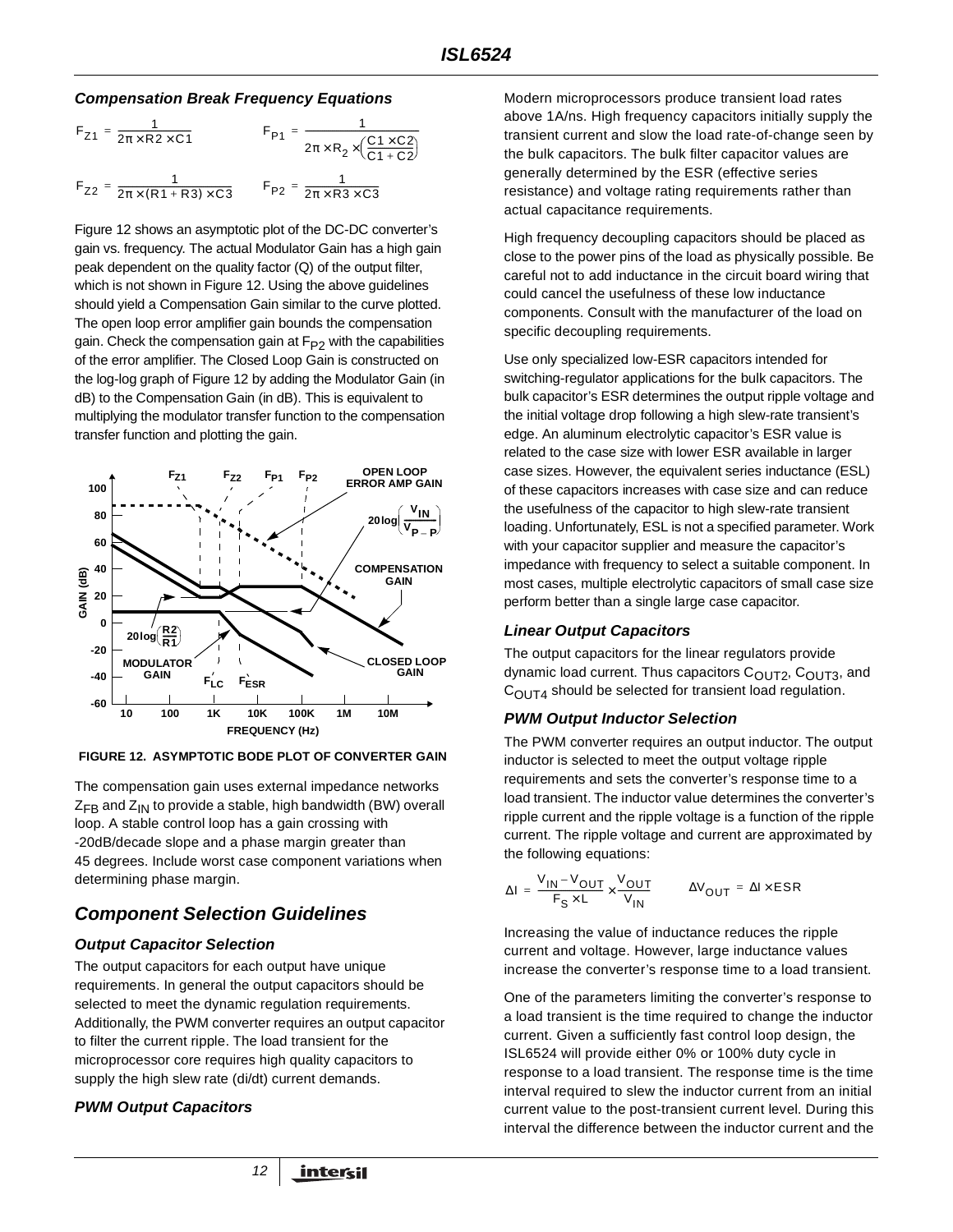transient current level must be supplied by the output capacitor(s). Minimizing the response time can minimize the output capacitance required.

The response time to a transient is different for the application of load and the removal of load. The following equations give the approximate response time interval for application and removal of a transient load:

$$
t_{\text{RISE}} = \frac{L_{\text{O}} \times I_{\text{TRAN}}}{V_{\text{IN}} - V_{\text{OUT}}}
$$
 
$$
t_{\text{FALL}} = \frac{L_{\text{O}} \times I_{\text{TRAN}}}{V_{\text{OUT}}}
$$

where:  $I_{TRAN}$  is the transient load current step,  $t_{RISE}$  is the response time to the application of load, and  $t_{\mathsf{FALL}}$  is the response time to the removal of load. Be sure to check both of these equations at the minimum and maximum output levels for the worst case response time.

### **Input Capacitor Selection**

The important parameters for the bulk input capacitor are the voltage rating and the RMS current rating. For reliable operation, select bulk input capacitors with voltage and current ratings above the maximum input voltage and largest RMS current required by the circuit. The capacitor voltage rating should be at least 1.25 times greater than the maximum input voltage. The maximum RMS current rating requirement for the input capacitors of a buck regulator is approximately 1/2 of the DC output load current. Worst-case RMS current draw in a circuit employing the ISL6524 amounts to the largest RMS current draw of the switching regulator.

Use a mix of input bypass capacitors to control the voltage overshoot across the MOSFETs. Use ceramic capacitance for the high frequency decoupling and bulk capacitors to supply the RMS current. Small ceramic capacitors can be placed very close to the upper MOSFET to suppress the voltage induced in the parasitic circuit impedances.

For a through-hole design, several electrolytic capacitors (Panasonic HFQ series or Nichicon PL series or Sanyo MV-GX or equivalent) may be needed. For surface mount designs, solid tantalum capacitors can be used, but caution must be exercised with regard to the capacitor surge current rating. These capacitors must be capable of handling the surge current at power-up. The TPS series available from AVX, and the 593D series from Sprague are both surge current tested.

### **MOSFET Selection/Considerations**

The ISL6524 requires 5 external transistors. Two N-channel MOSFETs are employed by the PWM converter. The GTL, AGP, and memory linear controllers can each drive a MOSFET or a NPN bipolar as a pass transistor. All these transistors should be selected based upon  $r_{DS(ON)}$ , current gain, saturation voltages, gate supply requirements, and thermal management considerations.

### **PWM MOSFET Selection and Considerations**

In high-current PWM applications, the MOSFET power dissipation, package selection and heatsink are the dominant design factors. The power dissipation includes two main loss components: conduction losses and switching losses. These losses are distributed between the upper and lower MOSFET according to the duty factor. The conduction losses are the main component of power dissipation for the lower MOSFETs. Only the upper MOSFET has significant switching losses, since the lower device turns on and off into near zero voltage.

The equations presented assume linear voltage-current transitions and do not model power losses due to the lower MOSFET's body diode or the output capacitances associated with either MOSFET. The gate charge losses are dissipated by the controller IC (ISL6524) and do not contribute to the MOSFETs' heat rise. Ensure that both MOSFETs are within their maximum junction temperature at high ambient temperature by calculating the temperature rise according to package thermal resistance specifications. A separate heatsink may be necessary depending upon MOSFET power, package type, ambient temperature and air flow.

$$
P_{\text{UPPER}} = \frac{I_0^2 \times r_{\text{DS}(\text{ON})} \times V_{\text{OUT}}}{V_{\text{IN}}} + \frac{I_0 \times V_{\text{IN}} \times t_{\text{SW}} \times F_{\text{S}}}{2}
$$
  

$$
P_{\text{LOWER}} = \frac{I_0^2 \times r_{\text{DS}(\text{ON})} \times (V_{\text{IN}} - V_{\text{OUT}})}{V_{\text{IN}}}
$$

The  $r_{DS(ON)}$  is different for the two equations above even if the same device is used for both. This is because the gate drive applied to the upper MOSFET is different than the lower MOSFET. Figure 13 shows the gate drive where the upper MOSFET's gate-to-source voltage is approximately  $V_{\text{CC}}$  less the input supply. For +5V main power and +12VDC for the bias, the approximate gate-to-source voltage of Q1 is 7V. The lower gate drive voltage is 12V. A logic-level MOSFET is a good choice for Q1 and a logic-level MOSFET can be used for Q2 if its absolute gate-to-source voltage rating exceeds the maximum voltage applied to  $V_{CC}$ .



**FIGURE 13. UPPER GATE DRIVE - DIRECT V<sub>CC</sub> DRIVE**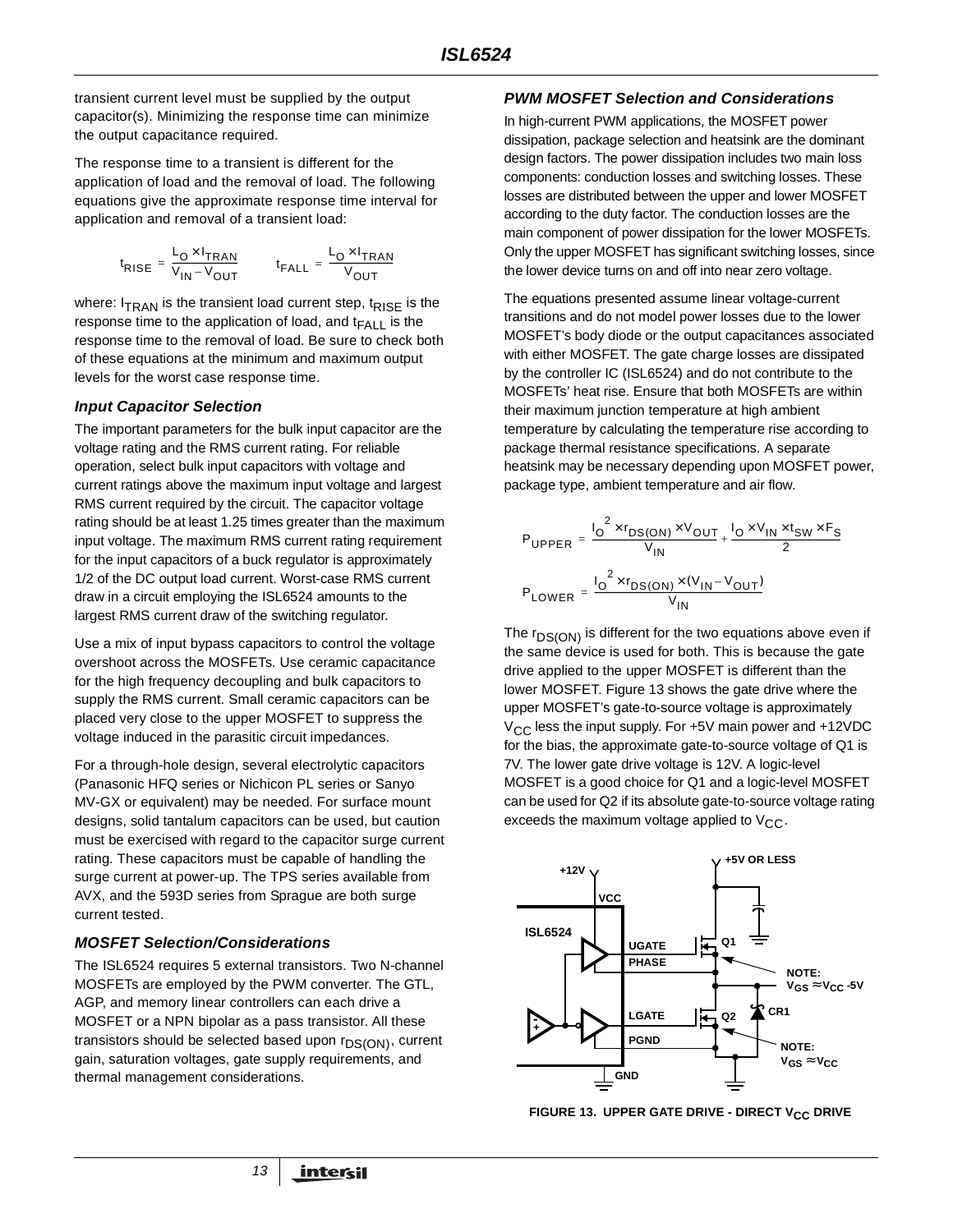Rectifier CR1 is a clamp that catches the negative inductor swing during the dead time between the turn off of the lower MOSFET and the turn on of the upper MOSFET. For best results, the diode must be a surface-mount Schottky type to prevent the parasitic MOSFET body diode from conducting. It is acceptable to omit the diode and let the body diode of the lower MOSFET clamp the negative inductor swing, but one must ensure the PHASE node negative voltage swing does not exceed -3V to -5V peak. The diode's rated reverse breakdown voltage must be equal or greater to 1.5 times the maximum input voltage.

### **Linear Controllers Transistor Selection**

The ISL6524 linear controllers are compatible with both NPN bipolar as well as N-channel MOSFET transistors. The main criteria for selection of pass transistors for the linear regulators is package selection for efficient removal of heat. The power dissipated in a linear regulator is

 $P_{LINEAR} = I_0 \times (V_{IN} - V_{OUT})$ 

Select a package and heatsink that maintains the junction temperature below the maximum desired temperature with the maximum expected ambient temperature.

When selecting bipolar NPN transistors for use with the linear controllers, insure the current gain at the given operating  $V_{CF}$  is sufficiently large to provide the desired output load current when the base is fed with the minimum driver output current.

In order to ensure the strict timing/level requirement of OUT4, an NPN transistor is recommended for use as a pass element on this output (Q5). A low gate threshold NMOS could be used, but meeting the requirements would then depend on the VCC bias being sufficiently high to allow control of the MOSFET.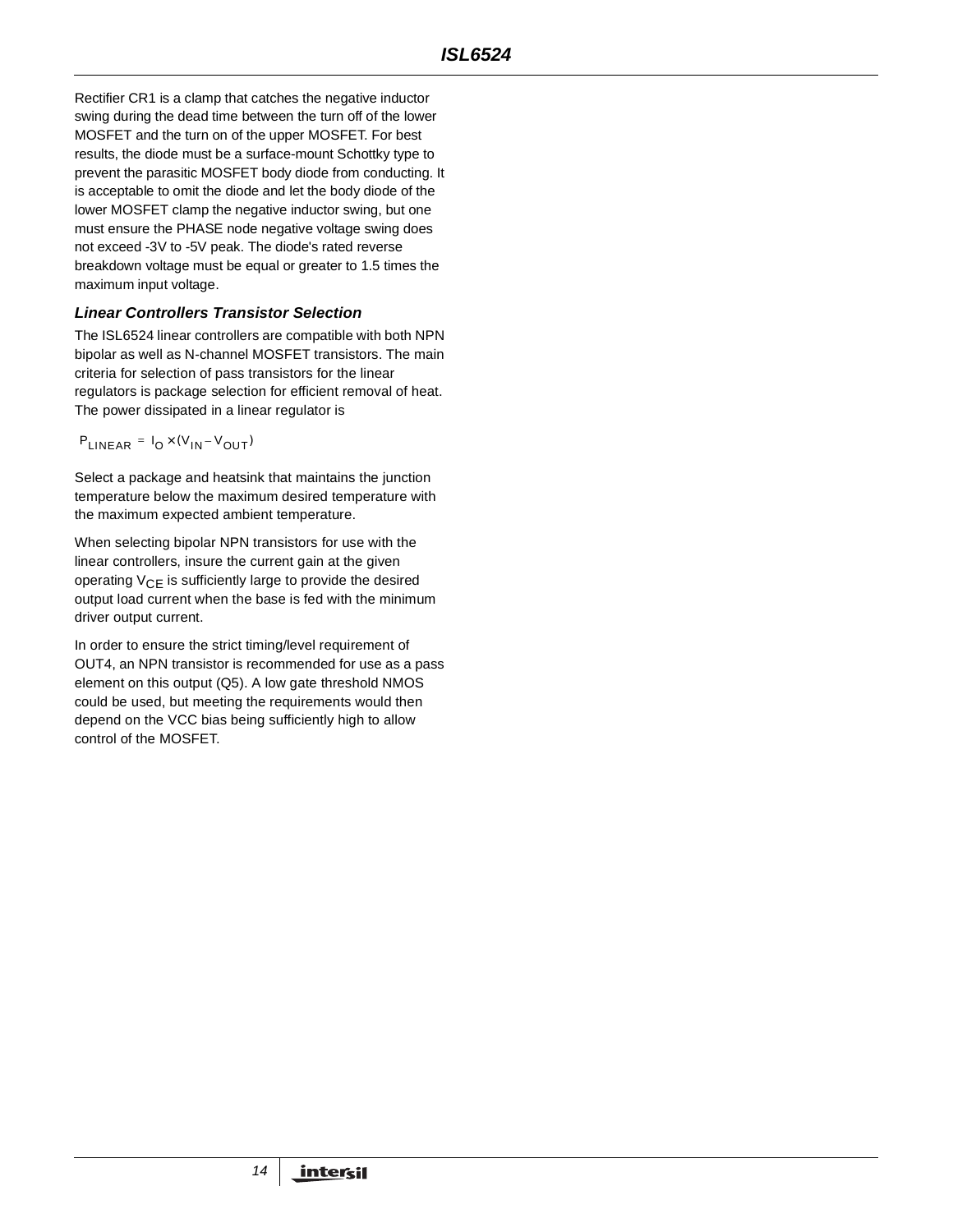# **ISL6524 DC-DC Converter Application Circuit**

Figure 14 shows an application circuit of a power supply for a microprocessor computer system. The power supply provides the microprocessor core voltage ( $V<sub>OUT1</sub>$ ), the GTL bus voltage ( $V_{\text{OUT2}}$ ), the AGP bus voltage ( $V_{\text{OUT3}}$ ), and the memory controller hub voltage ( $V_{\text{OUT4}}$ ) from +3.3V, +5VDC,

and +12VDC. For detailed information on the circuit, including a Bill-of-Materials and circuit board description, see Application Note AN9925. Also see Intersil web page (www.intersil.com), for the latest information.



**FIGURE 14. TYPICAL APPLICATION CIRCUIT**

15